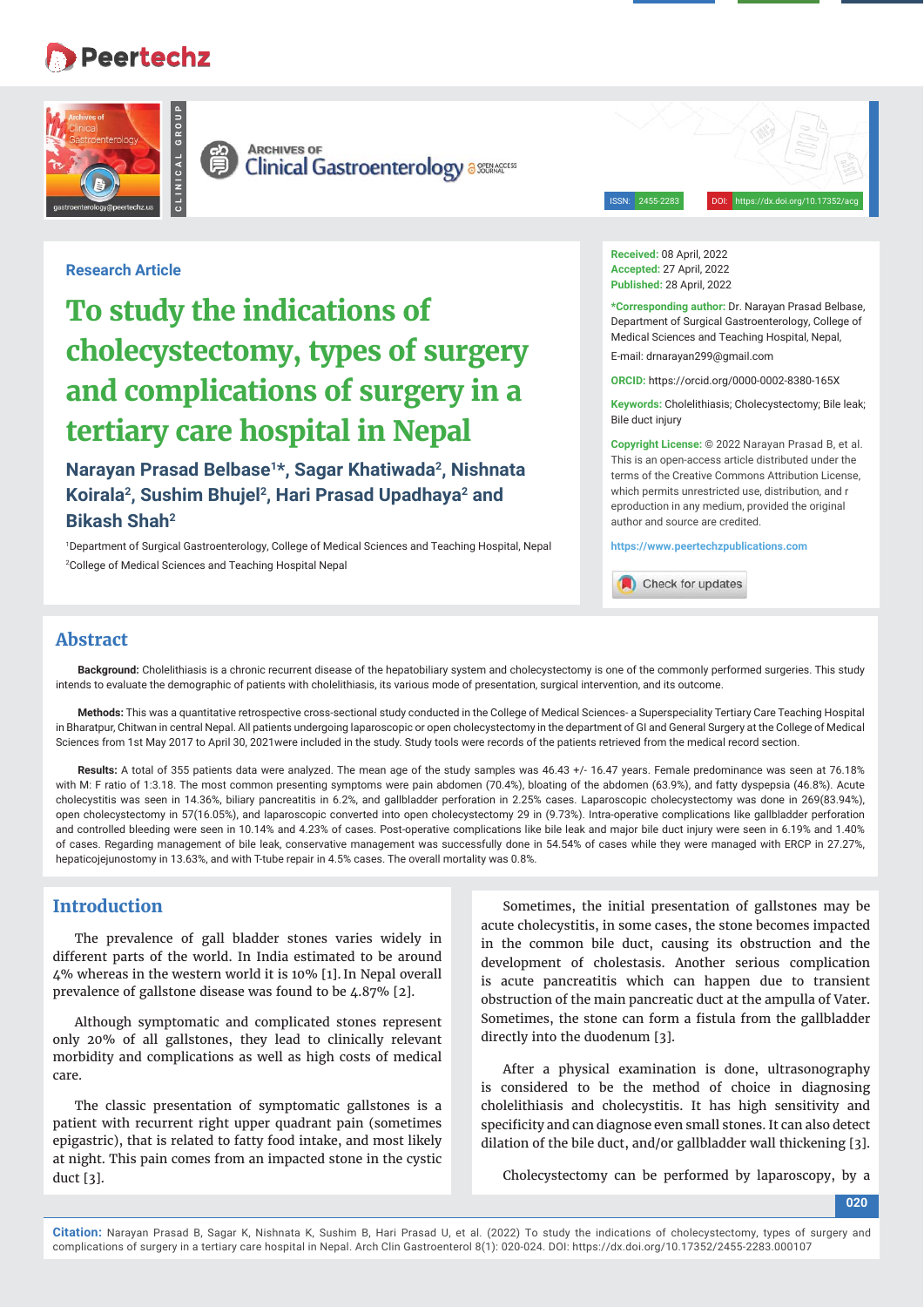https://www.peertechzpublications.com/journals/archives-of-clinical-gastroenterology |  $\bigcirc$ 

small incision (< 8 cm in length), or by open operation, and several meta-analyses indicate surgical procedures as the gold standard for the treatment of symptomatic gallstones. Laparoscopic cholecystectomy (LC), or alternatively, small incision cholecystectomy, are both safe with a similar mortality rate ranging from  $0.1\%$  to  $0.7\%$  [4].

Laparoscopic cholecystectomy is the most commonly performed abdominal surgery in industrialized countries. The rate of conversions to laparotomy for uninflamed gallbladder disease ranges from 2% to 15%, and in cases of acute cholecystitis, from 6% to 35% [5].

Postoperative bile leaks following cholecystectomy may arise from the liver bed (i.e., ducts of Luschka), cystic duct stump, or injury to the biliary tree. Overall, they are relatively uncommon, occurring in 1% to 11% of all cases [6]. In addition, bile duct strictures and biliary leakages are severe long-term complications after LC. These injuries are associated with high morbidity, mortality, and prolonged hospitalization [7].

Currently, endoscopic procedures are most frequently used in the management of postoperative iatrogenic bile duct injury (IBDI). There are several endoscopic techniques available, e.g. biliary stent placement, biliary sphincterotomy, and nasociliary drainage [8]. Nonetheless, if major IBDI occurs, i.e. complete dissection of the common bile duct (CBD), surgical management is required to resolve this issue [8]. Several surgical options exist including primary repair over a T-tube, a choledochoduodenostomy, or a hepaticojejunostomy. A Roux en Y hepaticojejunostomy (HJ) is the preferred method for repairing high-grade bile duct injuries, however, it is associated with increased morbidity and mortality [9]. In a report of a French experience with 253 hepaticojejunostomies for bile duct repair, Iannelli, et al. identified morbidity and mortality rates of 19.7% and 1.6%, respectively [10].

Due to the increased incidence of gallstones and their variable presentations, this study was undertaken to evaluate the demographic of patients with cholelithiasis, its various mode of presentation, surgical intervention, and its outcome at a tertiary care hospital in central Nepal.

# **Methods**

This was a quantitative retrospective cross-sectional study conducted in the College of Medical Sciences- a Superspeciality Tertiary Care Teaching Hospital in Bharatpur, Chitwan in central Nepal. All patients undergoing laparoscopic or open cholecystectomy in the department of GI and General Surgery at the College of Medical Sciences from 1st May 2017 to April 30, 2021were included in the study. Census sampling (retrospective retrieval of data from medical record files) was done. This study was conducted after ethical approval from the Institutional review committee in July 2021. A total of 415 files were retrieved. From the files patients' age, sex, mode of presentation, Ultrasound of abdomen findings, type of surgery performed, intra-operative findings, intraoperative complications, need to convert to open surgery, post-operative complications, and their management was retrieved.

#### **Inclusion criteria**

All patients above 15 years of age who underwent laparoscopic or open cholecystectomies.

#### **Exclusion criteria**

Patients with concomitant CBD stones, patients with acalculus cholecystitis, patients with Gallbladder polyp, patients with a diagnosis of carcinoma gallbladder, and those patients whose data were missing from record files.

Collected data were entered on a preformed proforma with patients meeting all inclusion and exclusion criteria. Appropriateness of data entry was under the guidance of the primary investigator.

#### **Data management and analysis**

Collected data was entered into the SPSS data software version20.0 and analyzed accordingly. For descriptive statistics categorical variables were described using frequency and percentage and illustrated using appropriate graphs or charts, continuous variables were described using mean with SD or median with IQR.

# **Results**

A total of 415 cases of cholecystectomy files were reviewed. Files of 60 patients were excluded from the study as either their USG findings or operative findings were missing. A total of 355 cases were included in the final analysis. The findings of this study are summarized in Tables 1-4 and Figures 1-2. The mean age of the study samples was  $46.43$  +/- 16.47 years. Female predominance was seen at 76.18% with M: F ratio of 1:3.18.

The most common presenting symptoms were pain abdomen (70.4%), bloating of the abdomen (63.9%), and fatty dyspepsia (46.8%). Right upper abdominal tenderness was found in 16.3% of patients and twenty-two patients (6.2%) had an attack of biliary pancreatitis. Multiple calculi were seen in 69.9% cases and single calculi in 30.1% cases.

The different surgeries performed were laparoscopic cholecystectomy 269(83.94%), open cholecystectomy

| Table 1: Age, Gender, and presenting symptoms and signs. |                     |  |
|----------------------------------------------------------|---------------------|--|
| Age                                                      |                     |  |
| Mean                                                     | 46.43+/_16.47 years |  |
| Gender                                                   |                     |  |
| Male                                                     | 85 (23.9%)          |  |
| Female                                                   | 270(76.1%)          |  |
| $M.F = 1: 3.18$                                          |                     |  |
| Presenting symptoms and signs:                           |                     |  |
| Abdominal pain                                           | 250(70.4%)          |  |
| Bloating of abdomen                                      | 227(63.9%)          |  |
| Fatty dyspepsia                                          | 166(46.8%)          |  |
| <b>Biliary pancreatitis</b>                              | 22(6.2%)            |  |
| Right upper abdominal tenderness                         | 58(16.3%)           |  |
|                                                          | 021                 |  |

**Citation:** Narayan Prasad B, Sagar K, Nishnata K, Sushim B, Hari Prasad U, et al. (2022) To study the indications of cholecystectomy, types of surgery and complications of surgery in a tertiary care hospital in Nepal. Arch Clin Gastroenterol 8(1): 020-024. DOI: https://dx.doi.org/10.17352/2455-2283.000107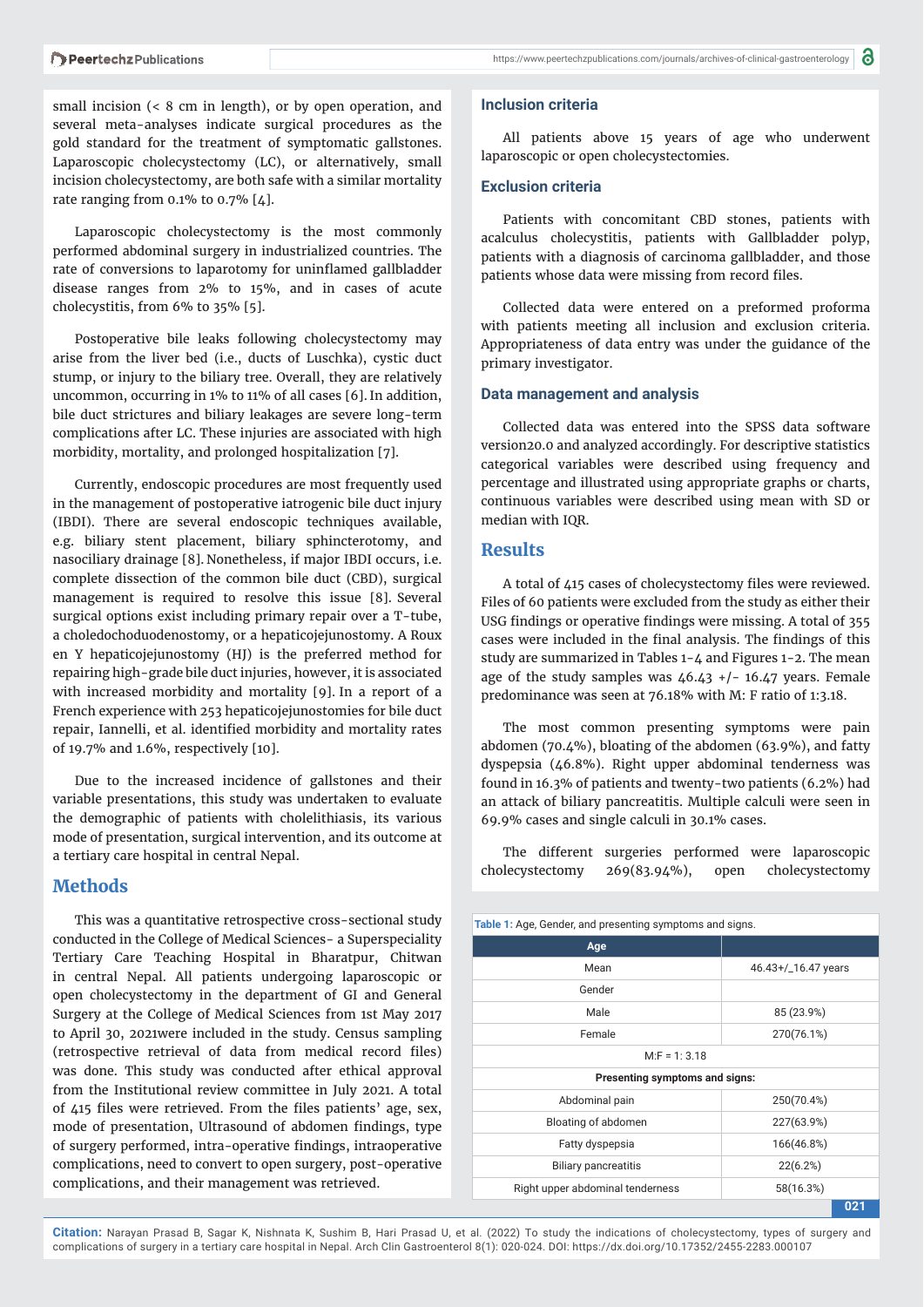57(16.05%), and laparoscopic converted into open cholecystectomy 29(9.73%). The intraoperative complications were gallbladder perforation with or without bile and stone spillage (10.14%), minor bleeding from calot's triangle or liver bed (4.23%), and bile duct injury (0.56%).

Postoperatively surgical site infection, minor bile leak (<300ml/day), and major bile leak(>300ml/day) were seen in 33(9.29%), 15(4.22%), and 5(1.40%) cases respectively. Of the 15 bile leaks seen, 9 were seen in laparoscopic cholecystectomy and 4 were seen in open cholecystectomy. Among 5 major bile leaks, all were seen in patients undergoing laparoscopic cholecystectomy.

The overall mortality was 3(0.8%) and all were in patients with gall bladder perforation. All the surgical site infections and 12 cases of minor bile leak were managed conservatively and thus were presumed to be Strasberg A injuries.

| Table 2: USG Findings.                     |            |  |
|--------------------------------------------|------------|--|
| Normally distended Gallbladder with stones | 229(64.5%) |  |
| Contracted gallbladder with stones         | 67(18.87%) |  |
| Acute calculus cholecystitis               | 51(14.36%) |  |
| <b>Perforated Gallbladder</b>              | 8(2.25%)   |  |
| Multiple calculi                           | 248(69.9%) |  |
| Single calculi                             | 107(30.1%) |  |

| Table 3: Mode of surgery, intra-operative findings, and intr-operative complications.    |             |  |
|------------------------------------------------------------------------------------------|-------------|--|
| Laparoscopic cholecystectomy                                                             | 298(83.94%) |  |
| Open cholecystectomy                                                                     | 57(16.05%)  |  |
| Laparoscopic converted to open cholecystectomy                                           | 29(9.73%)   |  |
| <b>Intraoperative findings</b>                                                           |             |  |
| Normally distended gallbladder with normal calot's or flimsy<br>adhesions around calot's | 248(69.86%) |  |
| Contracted Gallbladder with dense adhesions around<br>gallbladder and calot's            | 33(9.29%)   |  |
| Acute cholecystitis with or without empyema gallbladder                                  | 51(14.37%)  |  |
| Acute cholecystitis with perforated gallbladder                                          | 10(2.82%)   |  |
| Mucocele of gallbladder                                                                  | 8(2.25%)    |  |
| Mirizzi syndrome                                                                         | 5(1.41%)    |  |
| Intraoperative complications:                                                            |             |  |
| <b>None</b>                                                                              | 302(85.07%) |  |
| Bleeding                                                                                 | 15(4.23%)   |  |
| GB perforation with or without bile and stone spillage                                   | 36(10.14%)  |  |
| Bile leak with bile duct injury (1 in lap and 1 in open chole)                           | 2(0.56%)    |  |

| Table 4: Postoperative complications. |             |  |
|---------------------------------------|-------------|--|
| <b>Surgical site infection</b>        | 33(9.29%)   |  |
| Minor bile leak (<300ml/day)          | 15(4.22%)   |  |
| Major bile leak (>300ml/day)          | $5(1.40\%)$ |  |
| Prolonged ileus                       | 4(1.13%)    |  |
| Mortality                             | 3(0.84%)    |  |



**Figure 1:** Flow chart of the study.



## **Discussion**

Gallstone disease is a common public health issue that affects people all over the world, especially adults. In the present study, the mean age of the study population was  $46.43+$ /  $16.47$  years. In a study done by Mohan CP, et al. [11] in India the mean age was 48+/-15.21 years and in Joshi HN, et al. [12] study from Nepal it was  $44.51+/-14.57$  years.

Cholelithiasis is more commonly seen in females and this was seen in our study with 76.18% of female patients. A similar trend was seen in a study done by Bhattacharjee PK, et al. [13] (75.05%) and Samal SS, et al. [14] (70.3%).

The common mode of presentation of gallstone disease in our study was pain upper abdomen (70.4%), bloating of the abdomen (63.9%) and fatty dyspepsia (46.8%). In a study done by Saxena PK, et al. [15], pain upper abdomen was seen in 78.9% of cases, and bloating of the abdomen and flatulent dyspepsia were seen in 50.3% of cases whereas in a study done by Samal SS, et al. [14] pain abdomen was seen in 80% cases and dyspepsia and flatulence were seen in 70% cases.

In symptomatic patients with cholelithiasis other than biliary colic (60-70%), cholelithiasis can present as acute cholecystitis in 15-20% cases and gall stone pancreatitis in 10- 15% cases [16]. According to different studies, an incidence rate of 3.3–5.9% is reported for acute and chronic perforations of the Gallbladder [17]. In the present study acute cholecystitis was seen in 14.36%, gallstone pancreatitis in 6.2%, and gall bladder perforation in 2.25% cases.

**022**

**Citation:** Narayan Prasad B, Sagar K, Nishnata K, Sushim B, Hari Prasad U, et al. (2022) To study the indications of cholecystectomy, types of surgery and complications of surgery in a tertiary care hospital in Nepal. Arch Clin Gastroenterol 8(1): 020-024. DOI: https://dx.doi.org/10.17352/2455-2283.000107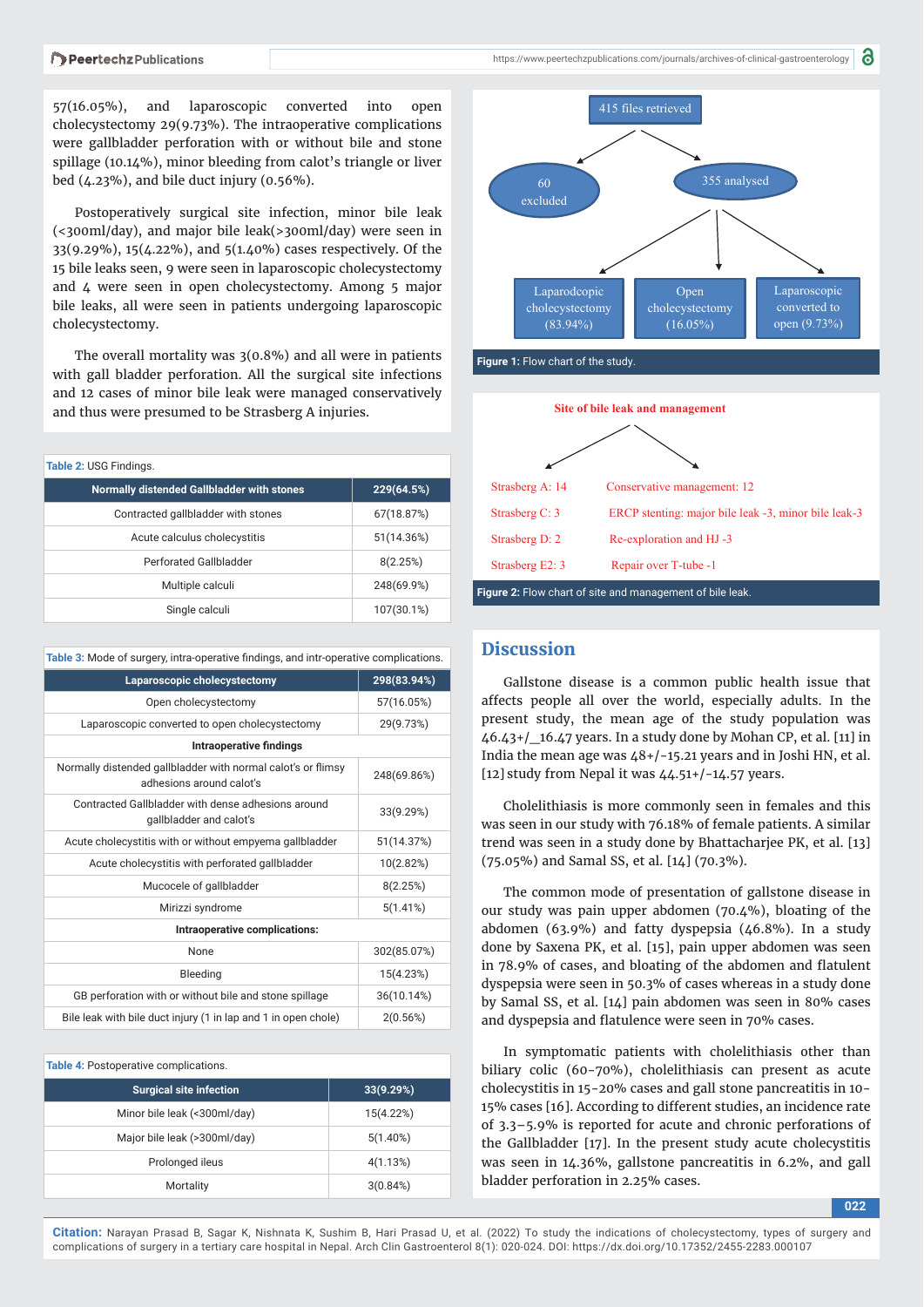Mirizzi syndrome is a rare complication with a reported incidence of 0.05-2.7% [18]. The incidence of Mirizzi's syndrome in our study was 1.41%.

Ultrasonography of the abdomen is a common modality of diagnosing cholelithiasis. In the present study, multiple stones were seen in 69.9% and single calculi in 30.1% cases. In a similar study by Sharadha B, et al. [19], multiple stones were seen in 75.56% and solitary stones in 24.44% cases, and in a study by Bansal A, et al. [20], multiple stones were seen in 63.5%% and solitary stones in 36.5%.

Gallbladder perforation (GP), which is a common intraoperative complication during cholecystectomy, has been reported to occur with a high incidence of 10%-33% [21]. The reported incidence of bleeding in lap cholecystectomy can be up to 2% (reported range, 0.03% to 10%) [22]. The rate of conversion reported in today's literature is 2-15%. In cases with acute inflammatory processes reported rates of conversion increase up to 35% [23]. In the present study looking at intraoperative and postoperative complications gallbladder perforation, with or without bile and stone spillage was seen in 36 (10.14%), minor bleeding from calot's triangle or liver bed in 15(4.23%), and rate of conversion was 9.73%.

Wound infection (port site in laparoscopic and surgical incision site in open cholecystectomy) was seen in 9.29% of cases in this study which is in range when compared with similar studies done by Samal SS, et al. [14] and Ranjan R, et al.[24] (4.68% and 13.33%).

Postoperative bile leaks following cholecystectomy may arise from the liver edge (i.e., ducts of Luschka), cystic duct stump, or injury to the biliary tree. Overall, they are relatively uncommon, occurring in 1% to 11% of all cases [6]. But bile leak in the cohort of elective cholecystectomy ranged between 0.1% to 0.5% in open cholecystectomy and 0.5% to 3% in laparoscopic cholecystectomy [8.] There is a wide range (0.5%- 1.5%) of incidence of bile duct injury during laparoscopic cholecystectomy compared to 0.3% for open cholecystectomy [25].

In a study of post-cholecystectomy bile leakage in 60 patients by Kumar S, et al. [26] bile leakage from the Gallbladder bed, duct of Luschka and minor accessory duct, cystic duct, common hepatic duct, common bile duct, and aberrant hepatic duct in 56.67%, 16.67%, 10.0%, 10.0% and 6.67% patients respectively. Conservative management was successful in 53.33% of patients, ERCP ± stenting in 16.67% patients, PTBD in 3.3% patients, and Hepaticojejunostomy in 25.0% of patients. In a study by El-Kabeer MMM, et al. [27] in Egypt the incidence of bile leak was 2% in which the source of bile leak was gallbladder bed, duct of Anuschka and the minor accessory duct was 70%, from CBD it was 10%, from CHD it was 10% and from cystic duct stump leak was 10%. In the same study conservative treatment was successful in70% of cases of bile leak. ERCP management was done in 20% of cases and exploratory laparotomy and hepaticojejunostomy were done in 5% of cases. Similarly from another study conducted in Nepal

by Pandit N, et al. [28]. The incidence of bile leak was 18/2300 (0.78%). The source of bile leak in this study as per Strasberg's classification system was as: Strasberg's type A (52.9%), type D (5.9%), and type E (41.1%). In this study  $8(47\%)$  of cases of bile leak were managed conservatively, and 2(11.11%) were managed by laparotomy and lavage. In 3(16.67%) patients Bile duct injury was detected intraoperatively out of which 2(11.11%) patients were managed with hepaticojejunotomy and 1(5.55%) patient was managed with end to end repair of the bile duct. Delayed repair of bile duct with laparotomy and hepaticojejunotomy was done in 5(27.78%) patients.

In the current study total of 20 (5.63%) bile leaks were seen postoperatively out of which 15 were minor bile leaks (<300ml/24 hrs) and 5 were major bile leaks (>300ml/24 hrs). We had more bile leaks than in other studies as we included cholecystectomy in acute cholecystitis and even perforated gallbladder.

Since we have a protocol of keeping abdominal drain in all patients following cholecystectomy all patients with bile leak were observed for a minimum of 5 days with the addition of injection octreotide ranging from 800-1200 microgram in slow intravenous infusion. Out of 20 bile leaks, 12(60%) settled over a mean duration of 3.5 days. So they were presumed to be Strasberg type A injuries. Two patients with major bile leak developed biliary peritonitis on the  $3<sup>rd</sup>$  and  $4<sup>th</sup>$  postoperative days and were taken for exploratory laparotomy. They had Strasberg E2 injury so Roux-en-Y hepaticojejunostomy was performed. The rest 6 patients with bile leaks (3 with minor bile leak and 3 with major bile leak) were subjected to ERCP and ERCP stenting after 5 days of conservative management. All 6 patients settled with ERCP stenting. Among the 3 minor bile leaks 2 Strasberg A injury and 1 Strasberg C injury was found. Among the 3 cases of major bile leak, 2 had Strasberg C injury, and 1 had Strasberg D injury. Two cases of bile duct injury were detected intra-operatively. One case had Strasberg E2 injury and was managed with hepaticojejunostomy and the other case had Strasberg D injury and was managed with T-tube repair. So taking into consideration both intraoperatively detected and postoperatively detected bile leaks we had a total of 22(6.19%) bile leaks out of which 14(63.64%) cases of Strasberg A injury, 3(13.64%) cases of Strasberg C injury, 2(9.09%) patient had Strasberg D injury and 3(13.64%) patients had Strasberg E2 injury. So in actuality, we had 5 major bile duct injuries i.e in 1.41% of cases. In a nutshell, 54.54% of bile leaks were managed conservatively, 27.27% managed with ERCP,13.63% managed with hepaticojejunotomy and 4.5% managed with T-tube drainage.

Postoperative mortality following cholecystectomy, even after the introduction of laparoscopic cholecystectomy, according to different population-based studies has shown to be in the range of 0.1%-0.7%. Risk factors like increased age and acute admissions with underlying comorbidities are associated with high mortality [29]. In the current study the overall mortality was 0.8% and its incidence was high in patients with acute cholecystitis and gallbladder perforations.

**023**